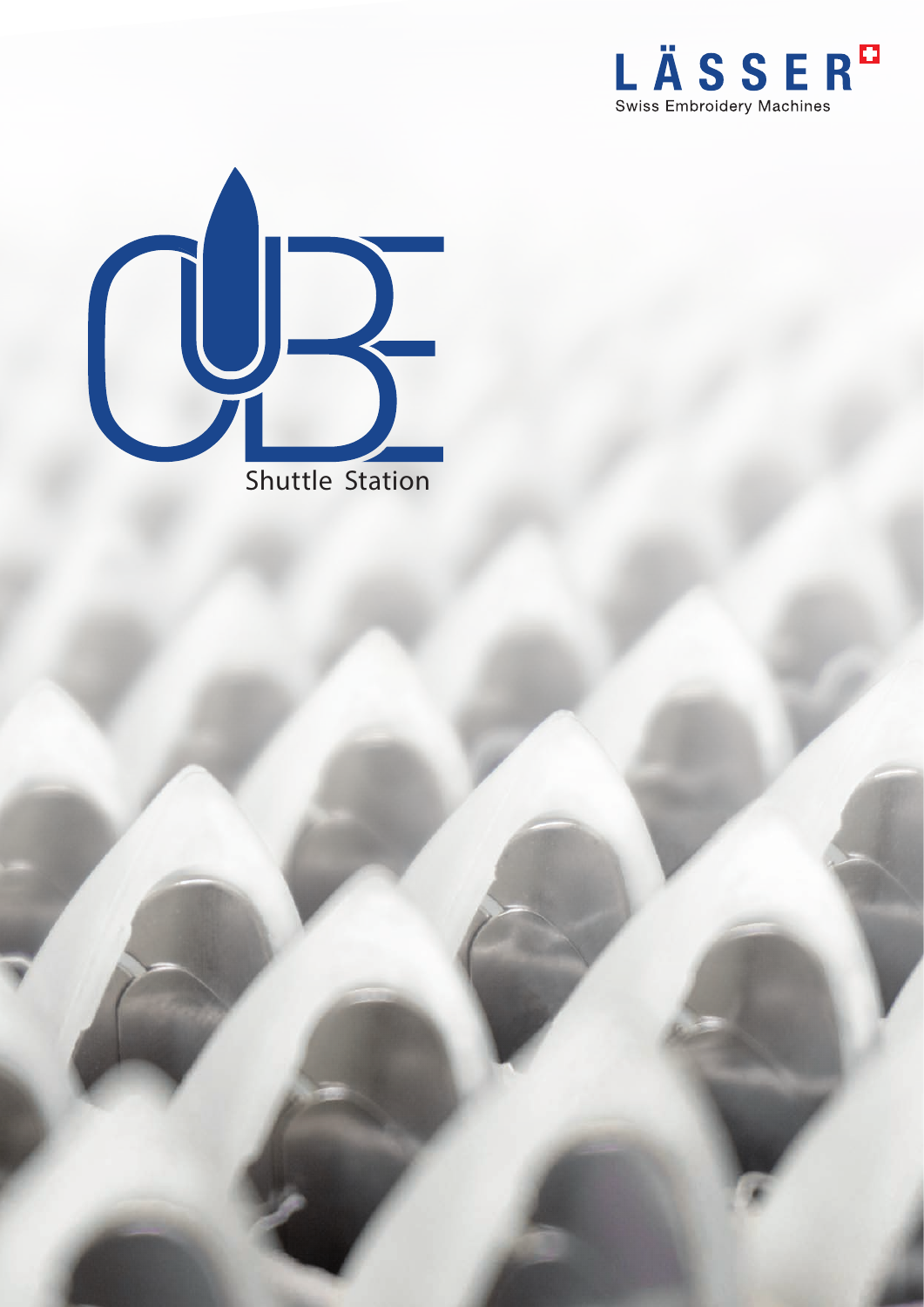







Save time with the **LÄSSER CUBE** automatic shuttle station. With the new improved design, it is even easier to prepare your shuttles.

Everything happens in one place and all the important assets are easy to reach. This smooth and quiet companion is the perfect extension for your efficient production.

There is no need to worry about shuttles anymore – the **LÄSSER CUBE** does it all for you. It is very easy to use since the controls are very user-friendly. Everything works completely automatically. In addition to that it is possible to set unit number as well as thread tension.

To keep the shuttles in perfect condition, the preparation process is divided into three steps. This ensures maximum performance and reliability.



## CLEAN, LOAD AND ADJUST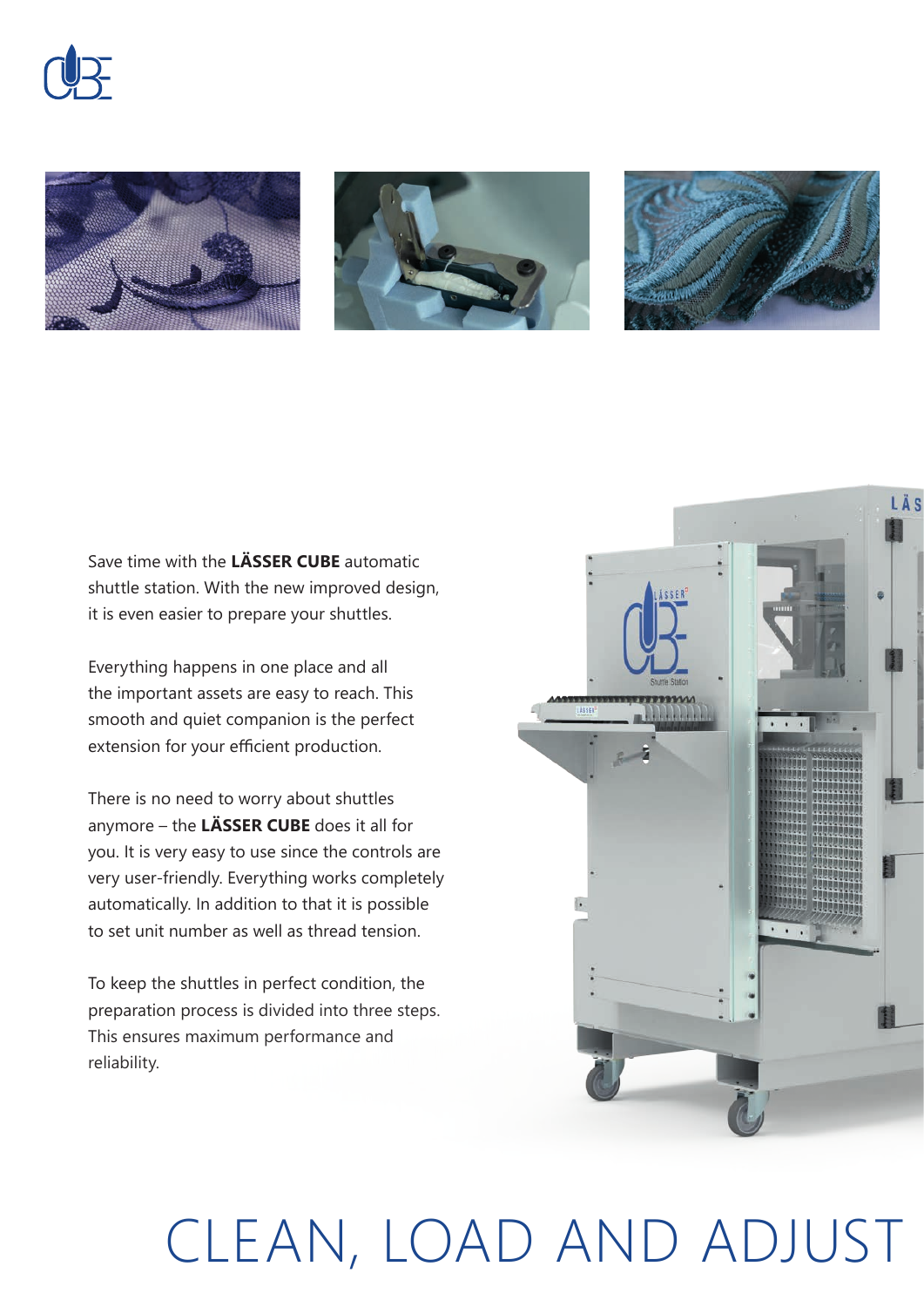







## **Step 1**

The shuttles are opened and cleansed of any residues. In order to prevent damage to the shuttles it is done so with the force of vacuum.

**Step 2** Bobbins are identified and placed precisely within the shuttles. The bobbin threads are cut accordingly.

**Step 3** Thread tension is adjusted while the shuttles are monitored by a high-precision sensor.



## IN ONE SINGLE PROCESS